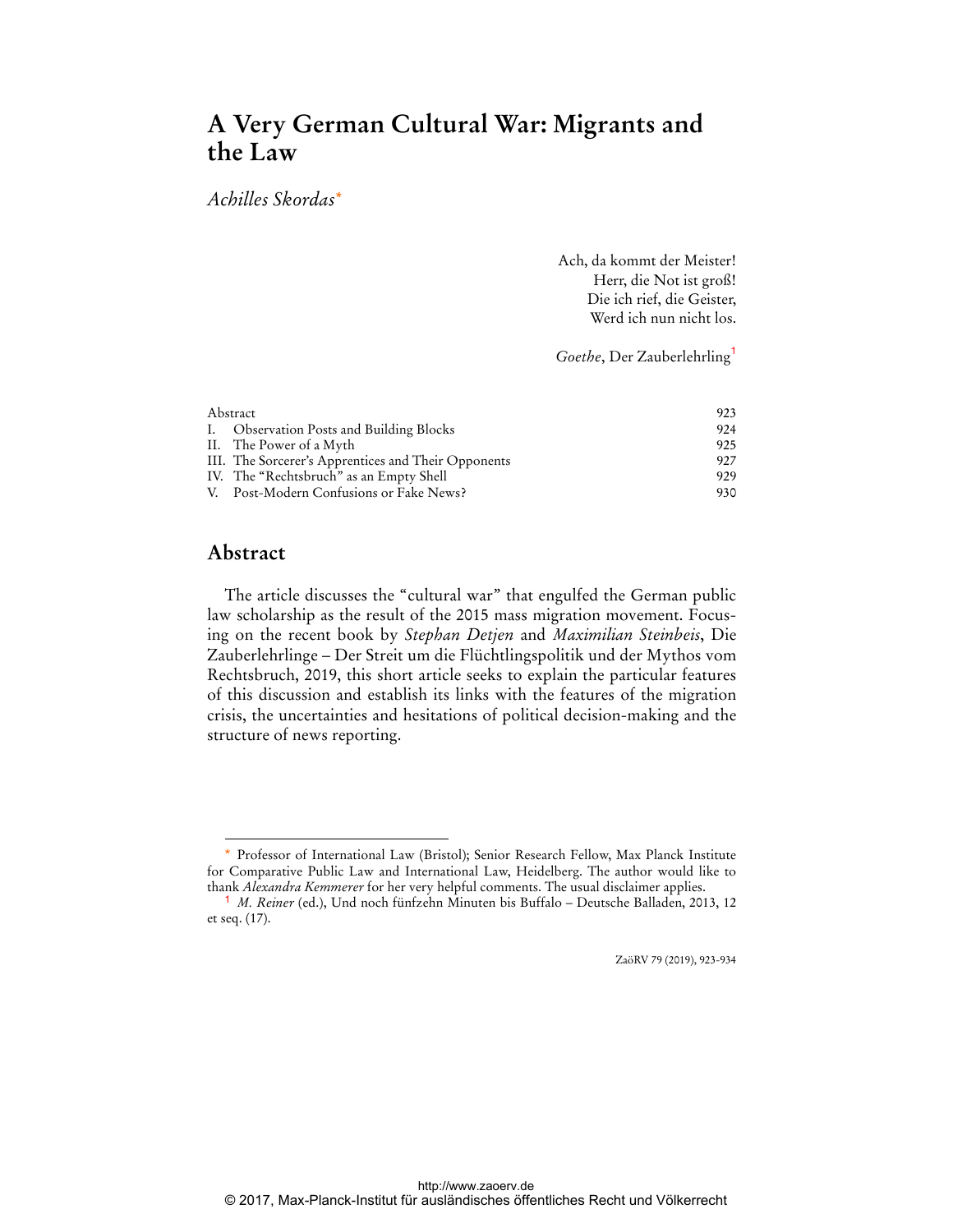### **I. Observation Posts and Building Blocks**

The book by *Stephan Detjen* and *Maximilian Steinbeis*, "Die Zauberlehrlinge – Der Streit um die Flüchtlingspolitik und der Mythos vom Rechtsbruch", published by Klett-Cotta in 2019, offers the opportunity to reflect on the decisions, policies, and politics linked to the 2015 migration crisis. This is not a book on *migration law*, but about migration *and* the law. The authors present and assess the interplay between law, politics, and the media during the migration crisis, and reflect on the primary role the perceptions on law have played in the construction of the semantics of the crisis. *Detjen* and *Steinbeis*, prominent journalists and lawyers with first-hand knowledge and experience of the legal and political developments, masterfully explore the impact of "legal misconceptions" in the political discourse and the rise of right-wing radicalism. They are not second order observers, but participants combining the best traditions of journalism with legal expertise, and with the ambition to shape public opinion through their own interpretation of the events. "Die Zauberlehrlinge" is a polemical book, and a very good one. It offers the opportunity for a discussion on its content, but also on broader issues relating to the 2015 crisis.

The crisis led the political system into a deep depression, and enabled the radicals to expand their influence and change the rules of political communication. *Detjen* and *Steinbeis* follow the evolution of events and the public discourse, but articulate the main argument of the book on three main concepts that serve also as building blocks of their narrative: myth (infra II.), "Zauberlehrlinge" (sorcerer's apprentices) (infra III.) and "Rechtsbruch" (breach of law) (infra IV.). The authors argue that through the actions of a variety of actors the legal myth was created that the Federal Government had committed serious violations of law by enabling the admission of migrants in the country without any border controls.

To assess the emergence and impact of legal misconceptions, the three building blocks should be discussed in turn and in relation to each other. The current article does not make an assessment of the quality of the legal arguments invoked by the various sides of the public debate and described in the book. It has the more limited ambition to understand how these actors, mainly from within the legal profession, but also from politics and the media, responded to the challenge of mass migration and how the "Rechtsbruch" was formed as a social myth. In the last part, the article presents some thoughts on the structural conditions that may explain both the Federal Government's occasionally confusing course of action and the relative success of the "Rechtsbruch" myth (infra V.).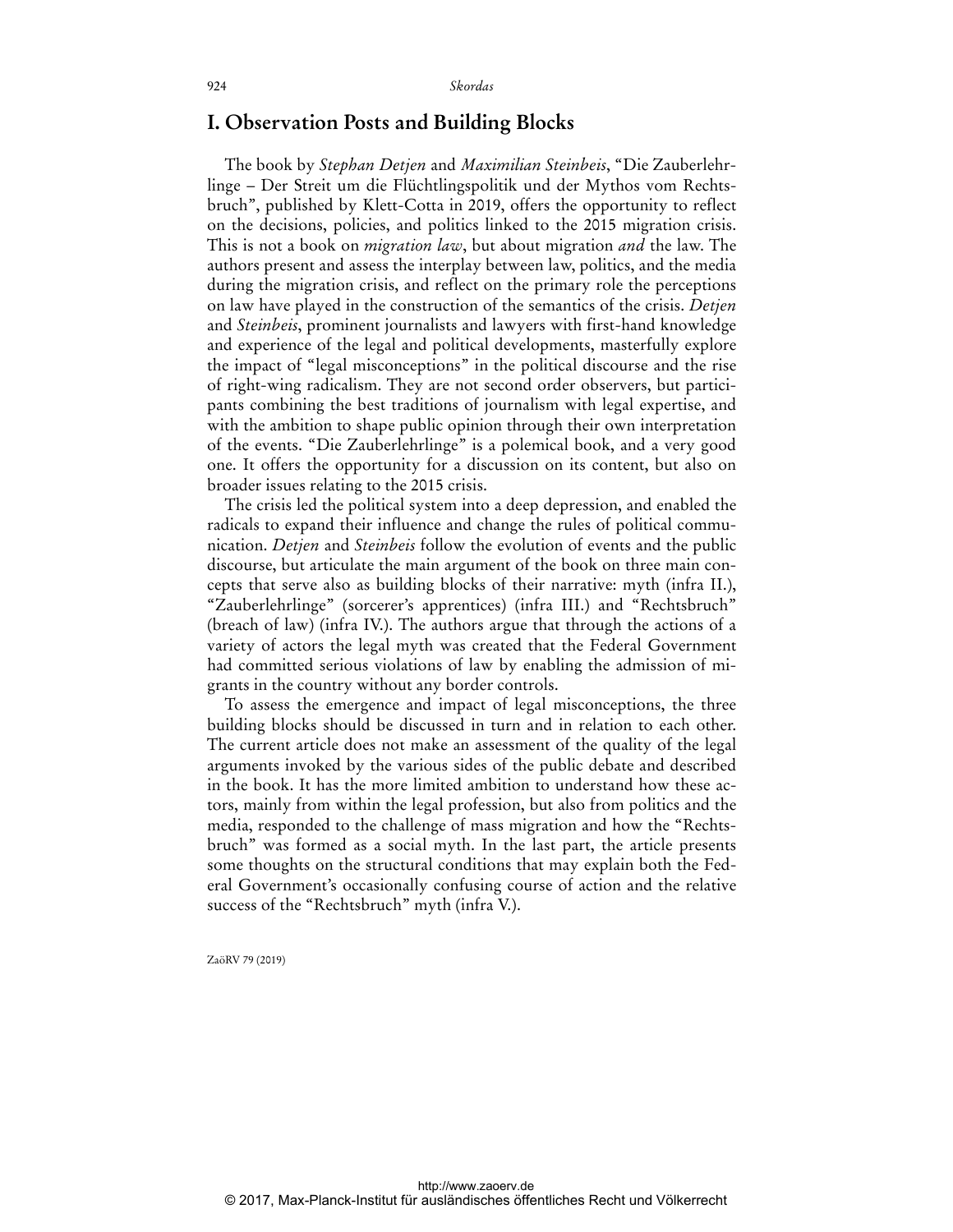## **II. The Power of a Myth**

The decision of the Federal Government to permit the admission of migrants in the country on 4.9.2015 did not break the law, as the authors point out. The claim that a breach of fundamental legal rules and principles ("Rechtsbruch") had happened, was construed as an interpretive possibility, but was never confirmed by German or European courts. The question is, why the claims on the existence of a "Herrschaft des Unrechts" (rule of injustice) and thus, of a "Rechtsbruch", were easily accepted even by seasoned politicians, including the leadership of the CSU (Christlich-Soziale Union/Christian-Social Union) without serious reflection.<sup>2</sup> An explanation might be that the construction of legal arguments for political purposes is nothing new. There is a fine line separating legally meaningful legal arguments from wishful legal thinking, and this line is often overstepped in areas such as human rights law and migration, but not only. Both conservative and liberal activists strengthen their political messages through legal justifications that tend to create reciprocal cycles of arguments-bites that are ready-to-hand in the appropriate situations.<sup>3</sup> In situations of political polarization, the parties employ arguments dressed in the language of law and engage in "lawfare",<sup>4</sup> in the broad sense of the term, denoting some form of militant "hyper-activism". The participants in a politically fluid environment may thus feel that the use of simplistic arguments dressed in legal terms can facilitate political gamesmanship.

The allegations of a "Rechtsbruch" allegedly committed by the Federal Chancellor had a different quality. They created a storm that could not be easily contained, because the legal and policy arguments, taken together, constructed an illiberal legal and political mythology that emerged from the right-wing and ultra-conservative side of the political spectrum. The "Rechtsbruch" myth triggered a very German cultural war because it was expressed through the use of arcane, historically-laden, and emotionally disturbing concepts and semantics, sought to legitimize the political surge of the extreme right and, ultimately, upset the balances of the political system.

As the authors demonstrate, terms such as "Herrschaft des Unrechts" (rule of injustice or illegality), "Ernstfall" and "Ausnahmezustand" (state of

 $\overline{a}$ 

<sup>2</sup> *S. Detjen/M. Steinbeis*, Die Zauberlehrlinge – Der Streit um die Flüchtlingspolitik und der Mythos vom Rechtsbruch, 2019, 16 et seq., 20 et seq.

<sup>3</sup> *D. Kennedy*, A Critique of Adjudication (fin de siècle), 1997, 137 et seq.

<sup>4</sup> On the meaning of the term, which is usually linked to the instrumental use of legal arguments in the course of armed conflict, terrorism, the national security, or the use of force, see Case W. Res. J. Int'l L. 43 (2010), special issues 1 and 2.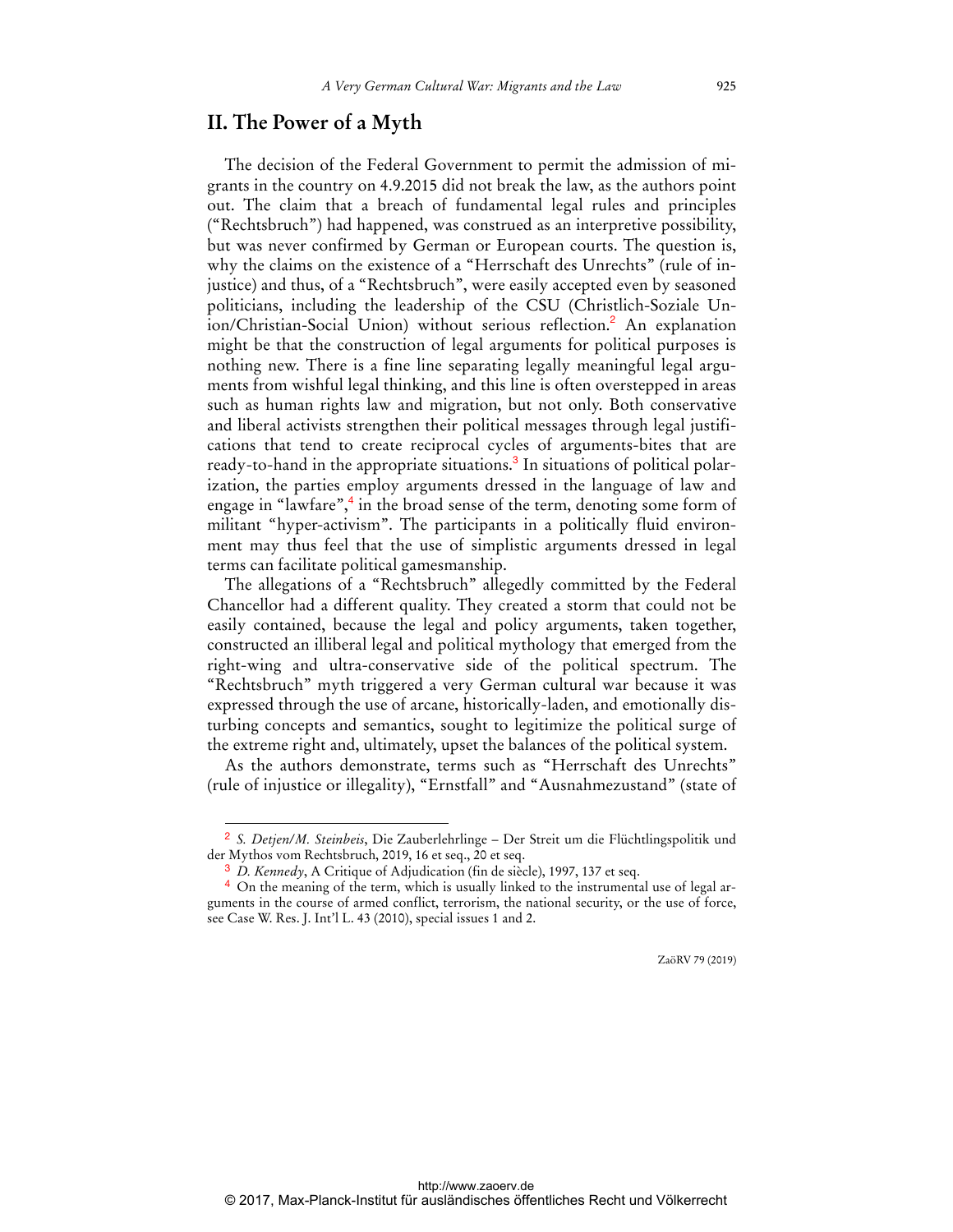emergency),<sup>5</sup> "Völkerwanderung" (peoples' migration)<sup>6</sup> and "Selbstermächtigung" (self-authorization)<sup>7</sup> transmit very powerful and negative messages, because they are either linked to the period of National-Socialism and to the former East Germany (German Democratic Republic/Deutsche Demokratische Republik – DDR), or evoke friend/foe situations of *Schmittian* kind. Furthermore, negative stereotypes with regard to the Chancellor were used to sharpen the negativity, including her alleged complicity in the smuggling of migrants, or her East German heritage.<sup>8</sup>

The book explains why the "romantic" of Public Law ("Staatsrecht") is deeply ingrained in the historical trajectories of Germany, at least since the time of disintegration of the Holy Roman Empire in 1806; in addition, anxieties for the stability of statehood in view of the post-Second World War division of the country strengthened the role of lawyers and the respect for the idea of the "State" as a carrier of collective hopes and normative projections in the Federal Republic and, post-1990, in reunified Germany.<sup>9</sup> Fears of violations of fundamental norms destabilizing the political system and affecting the composition and identity of the population enhanced the power of the myth.

Finally, the fact that the "Rechtsbruch" myth was able to dominate the political discourse, at least for a crucial period of time, and become a "belief", is attributed by the authors also to the power and influence of the conservative establishment of legal scholarship and profession in Germany. As a consequence, the myth developed its own dynamic, accelerating the process of polarization of society and facilitating the shift from the initial moment of the "Willkommenskultur" ("welcome culture") to the anti-immigrant sentiment, as propagated by movements, such as PEGIDA.<sup>10</sup> Once the myth was created, structured and propagated, it was able to reinforce and legitimize, in turn, its own creators and secure them a place in the public sphere. The self-referential cycle was difficult to break, before taking hold of a significant segment of the public opinion.

ZaöRV 79 (2019)

<sup>5</sup> *S. Detjen/M. Steinbeis* (note 2), 90 et seq.

<sup>6</sup> *S. Detjen/M. Steinbeis* (note 2), 28.

<sup>7</sup> *S. Detjen/M. Steinbeis* (note 2), 111 et seq.

<sup>8</sup> *S. Detjen/M. Steinbeis* (note 2), 17 et seq., 203 et seq., 227 et seq.

<sup>9</sup> *S. Detjen/M. Steinbeis* (note 2), 100 et seq.

<sup>10</sup> The acronym means "Patriotische Europäer gegen die Islamisierung des Abendlandes", or, in English, "Patriotic Europeans Against the Islamisation of the Occident".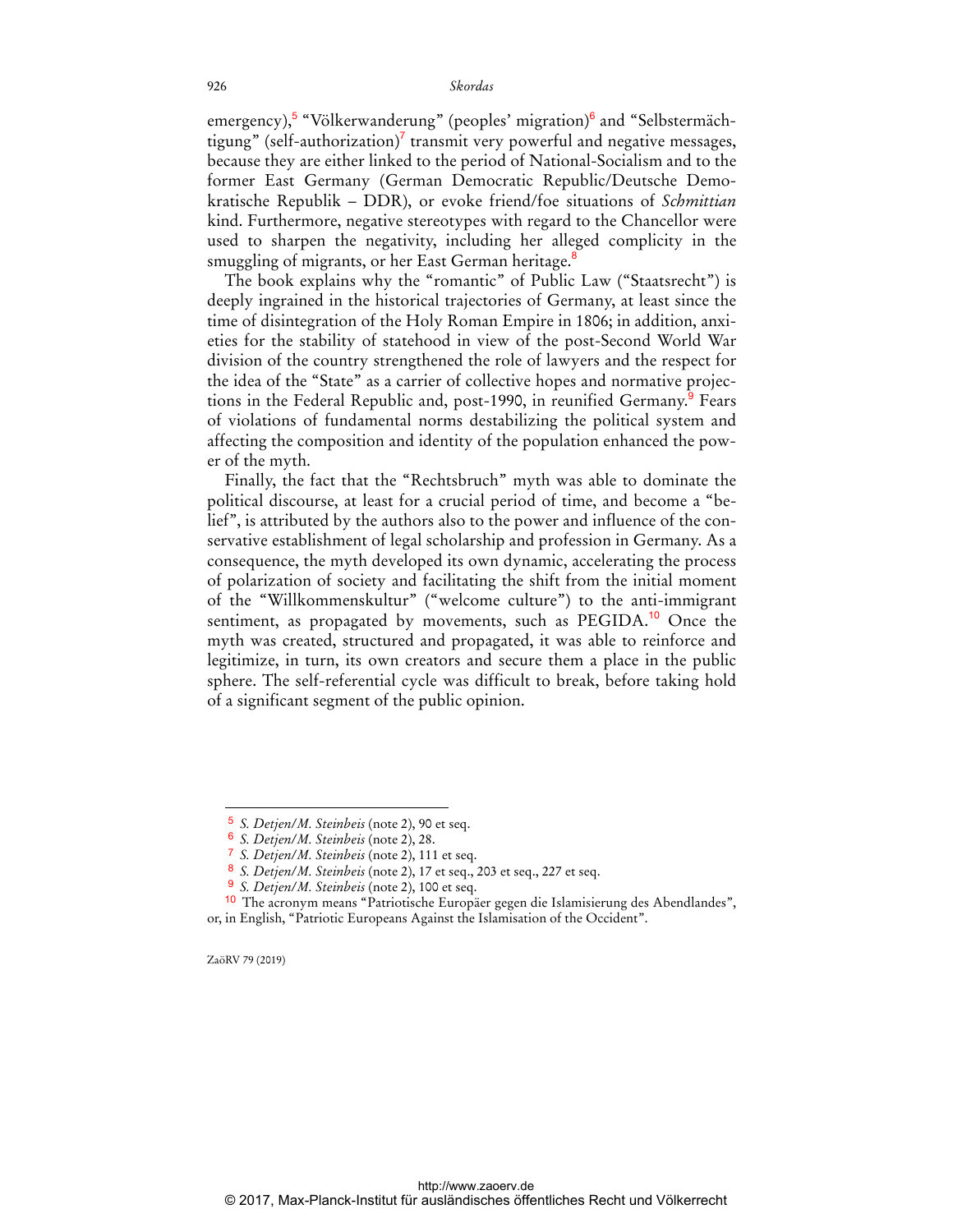## **III. The Sorcerer's Apprentices and Their Opponents**

The allusion of "Zauberlehrlinge", prominently employed by the authors, remains hidden in shroud. In *Goethe's* ballade, the apprentice, overwhelmed by the dynamics of the events he set in motion, regrets the mess he created by his transgression, and asks the Master to interfere, re-establish the old order and put an end to the chaos. The course of events, as narrated in the book, prompts the reader to conclude that this role fits best to the political conduct of the CSU. The CDU (Christlich Demokratische Union Deutschlands/Christian Democratic Party of Germany) and the Federal Government were part Master and part apprentice as they went through a tough learning process trying to manage the flood without skill. The rightwing agitators and the AfD (Alternative für Deutschland/Alternative for Germany) had no reason to help manage the problem, and worked incessantly towards complicating the Master's job. Karlsruhe declined to interfere and decided to let the players sort out the problem themselves. The book criticizes the Court for failing to take actions on a major issue of the rule of law,<sup>11</sup> but this critique is not convincing. The myth was already widely believed and barring the further political controversy per judicial fiat would have probably strengthened the right-wing narrative. Leaving this matter to the democratic process and to the power of time was certainly wiser.

In the book, the reader can find a detailed analysis of the interacting groups and "circles" of law scholars who contributed to the birth of, and to the fight against, the myth through conferences, publications, media presence and political influence. In the description of the conflict between the apprentices and their opponents, the authors demonstrate how the politics of the legal system is conducted. The myth was first formulated in an essay titled "Herrschaft des Unrechts" and published by the public law academic *Ulrich Vosgerau* in the conservative magazine *Cicero* in December 2015, and it quickly dominated the legal-political discourse.<sup>12</sup>

At the same time, a real cultural war broke out within the field of public law focusing on a potential breach of law, and is described in an excellent manner by the authors. One of the main players was the conservative "Schönburger Kreis", led by public law scholars *Otto Depenheuer* and *Christoph Grabenwarter* (currently Vice-President of the Austrian Constitutional Court and member – in 2015 also Vice-President – of the Venice Commission) who organized a conference in December 2015 criticizing the

 $\ddot{ }$ 

<sup>11</sup> *S. Detjen/M. Steinbeis* (note 2), 159 et seq (164).

<sup>12</sup> *S. Detjen/M. Steinbeis* (note 2), 26 et seq., 167 et seq.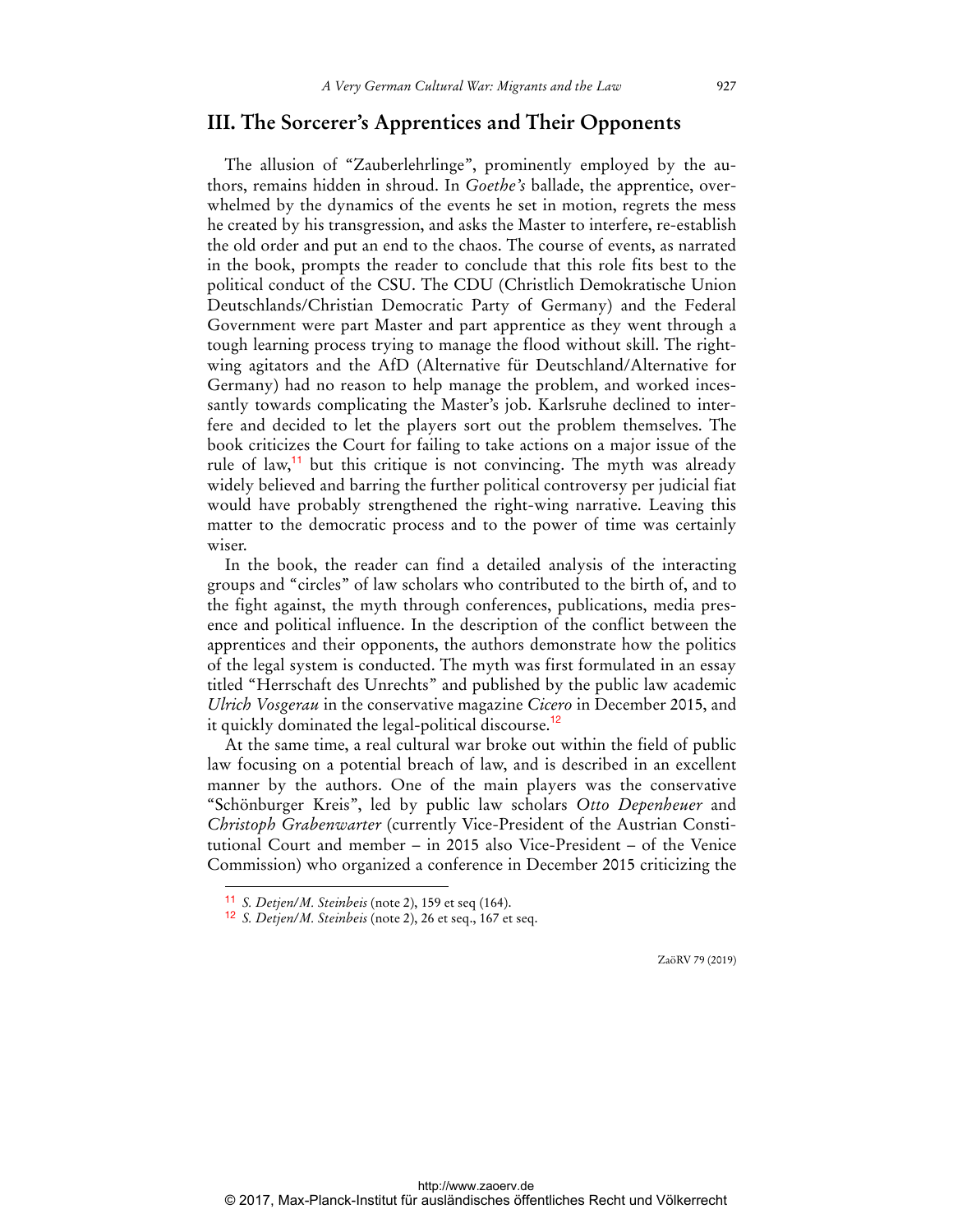decision of the Federal Government to not close the borders.<sup>13</sup> Their legal philosophy was based on a formalistic idea of statehood that did not take seriously into account the changes that had occurred as a result of the European integration process.

A second center of gravity of conservative legal thinking has been formed by former members of the Federal Constitutional Court, who enjoy a broad reputation, such as *Paul Kirchhof*, <sup>14</sup> *Udo di Fabio*, and *Hans-Jürgen Papier*. *Kirchhof* was not involved in the migration debate, but *Di Fabio* drafted an expert opinion in support of the positions of the Bavarian government that considered at that time the possibility of an application before the Constitutional Court, whereas *Papier* sharply criticized the government's policies in the press.<sup>15</sup> It is perhaps difficult for non-Germans to understand the degree of influence that law scholars exercise in the public debates. In Germany, it is a long-standing tradition for legal scholars to exercise semantic authority that can substantially influence the public discourse.

*Detjen* and *Steinbeis* also offer a very good account on the shift of the public law scholarship to a more liberal direction since the end 1990s. The authors emphasize the role and activities of a group of liberal and liberalconservative law scholars who have challenged the old conservative establishment over time and enabled new forms of argumentation in the academic and public debates, and in the judicial decision-making. *Andreas Voßkuhle* (Freiburg), President of Federal Constitutional Court, *Wolfgang Hoffmann-Riem* (Hamburg), *Eberhard Schmidt-Aßmann* (Heidelberg), *Christoph Möllers* (Berlin), *Stephan Breitenmoser* (Basel), *Kerstin Odendahl* (Kiel) and *Daniel Thym* (Konstanz) are among those who have approached the fundamental questions of public law with a fresh eye. The authors document *Thym's* role in rationalizing the migration debate and in contributing significantly to policy-making, which was the reason he was acerbically attacked by the extreme right in personal terms.<sup>16</sup>

Last, but not least, the book offers an insight into the role of civil service and government lawyers. Depending on their department, different advisors took different positions on the interpretation and application of public law, European Union (EU) law, and migration law.<sup>17</sup> The authors show the complexities of the decision-making process, when the government has to resolve the rationality conflicts generated within the administration.

ZaöRV 79 (2019)

<sup>13</sup> *S. Detjen/M. Steinbeis* (note 2), 92 et seq.

<sup>14</sup> *S. Detjen/M. Steinbeis* (note 2), 112 et seq.

<sup>15</sup> *S. Detjen/M. Steinbeis* (note 2), 115 et seq., 118 et seq., 123 et seq., 125 et seq.

<sup>16</sup> *S. Detjen/M. Steinbeis* (note 2), 105 et seq., 137 et seq., 139 et seq.

<sup>17</sup> *S. Detjen/M. Steinbeis* (note 2), 71 et seq., 75 et seq., 81 et seq.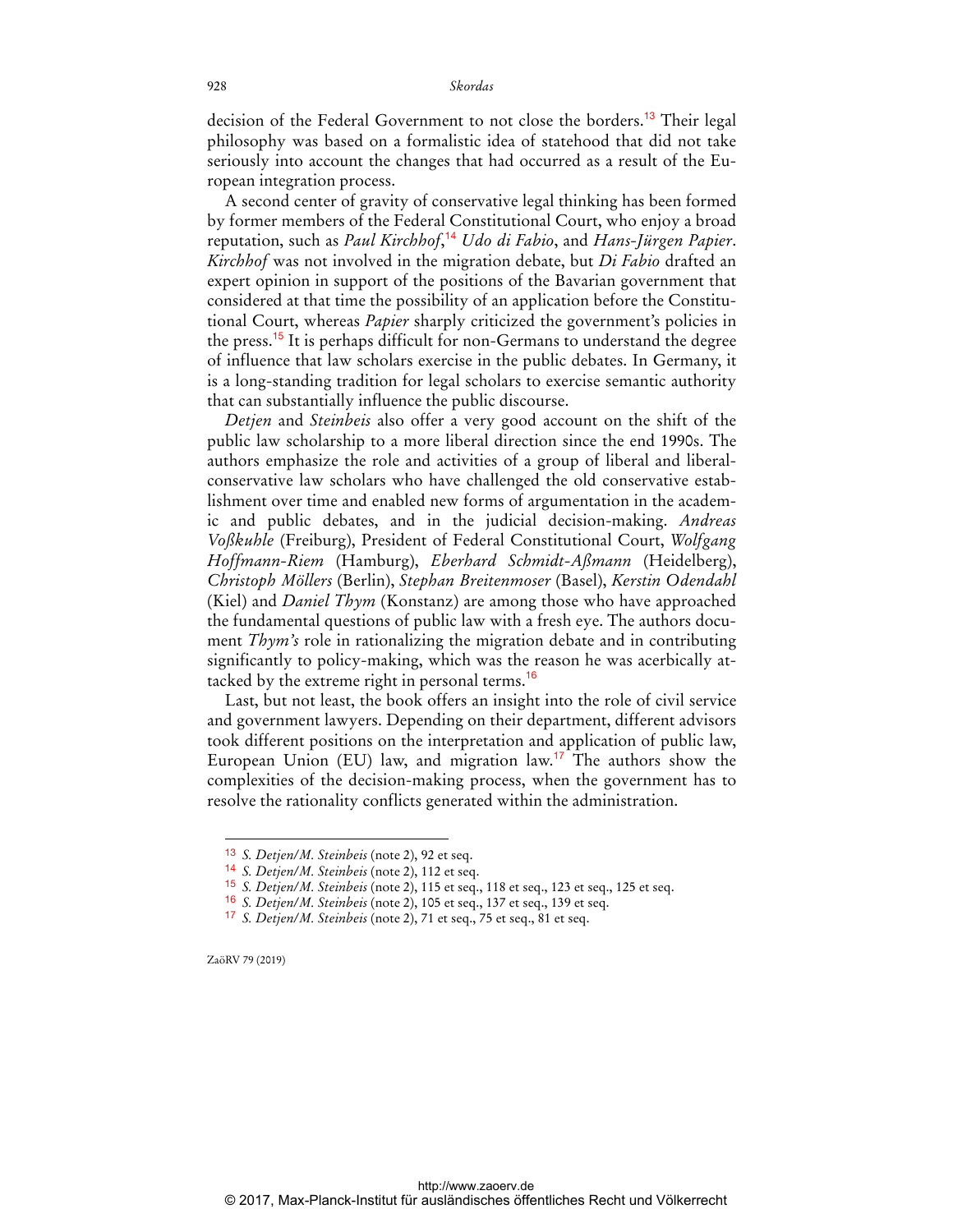# **IV. The "Rechtsbruch" as an Empty Shell**

Even as the myth succeeded in establishing itself in the political discourse, the "breach of the law" has remained a protean and ultimately empty shell. The many fathers of the myth often changed their focus, because they lacked a stable normative ground, and the claims mutated constantly from one aspect to the next one. Some of the issues were indeed very complex and the combination of factual complexity with the novelty of practices and interpretation have given birth to a variety of approaches, some of which structured the idea of "Rechtsbruch".

The initial issue, whether the government could legally permit the admission of migrants was soon transformed into the question, whether they could legally reject them at the border.<sup>18</sup> The question on the parallel applicability of § 18(1) Asylgesetz, Dublin and Schengen was another field of complex legal discussions, as the authors explain.<sup>19</sup> They argue that the theory of an alleged "secret decree" ("Geheimerlass") would be made redundant, if Dublin was applicable.<sup>20</sup>

*Detjen* und *Steinbeis* then consider the constitutional questions, including in particular whether the Federal Parliament, instead of the government, had the authority to decide on the mass admission, under the criterion of the "fundamental character" ("Wesentlichkeit") of such a decision, and, thus, whether the rights of the Parliament had been violated,<sup>21</sup> or whether the Federal Government had respected or breached its obligations towards the Länder.<sup>22</sup> The constitutionality of the change of the composition of the population and the protection of the constitutional and cultural identity under the Fundamental Law, as interpreted by the Lisbon judgment of the Constitutional Court, was another question.<sup>23</sup> The book shows that under the circumstances and legal framework, the Federal Government concluded that the legally less risky path would be to permit migrants to enter the country, as this would not constitute a "Rechtsbruch". *Detjen* and *Steinbeis* succeed here not only in offering a comprehensive picture of the interac-

 $\overline{a}$ 

<sup>18</sup> *S. Detjen/M. Steinbeis* (note 2), 65 et seq.

<sup>19</sup> *S. Detjen/M. Steinbeis* (note 2), 40 et seq., 86 et seq. On the jurisprudence of the Court of Justice of the EU on Dublin and the migration crisis, see *D. Thym*, Judicial Maintenance of the Sputtering Dublin System on Asylum Jurisdiction: Jafari, A.S., Mengesteab and Shiri, CMLR 55 (2018), 549 et seq.

<sup>20</sup> *S. Detjen/M. Steinbeis* (note 2), 132 et seq.

<sup>21</sup> *S. Detjen/M. Steinbeis* (note 2), 152 et seq.

<sup>22</sup> See the discussion on *Udo di Fabio's* expert opinion, *S. Detjen/M. Steinbeis* (note 2), 118 et seq., 123 et seq.

<sup>23</sup> *S. Detjen/M. Steinbeis* (note 2), 165 et seq.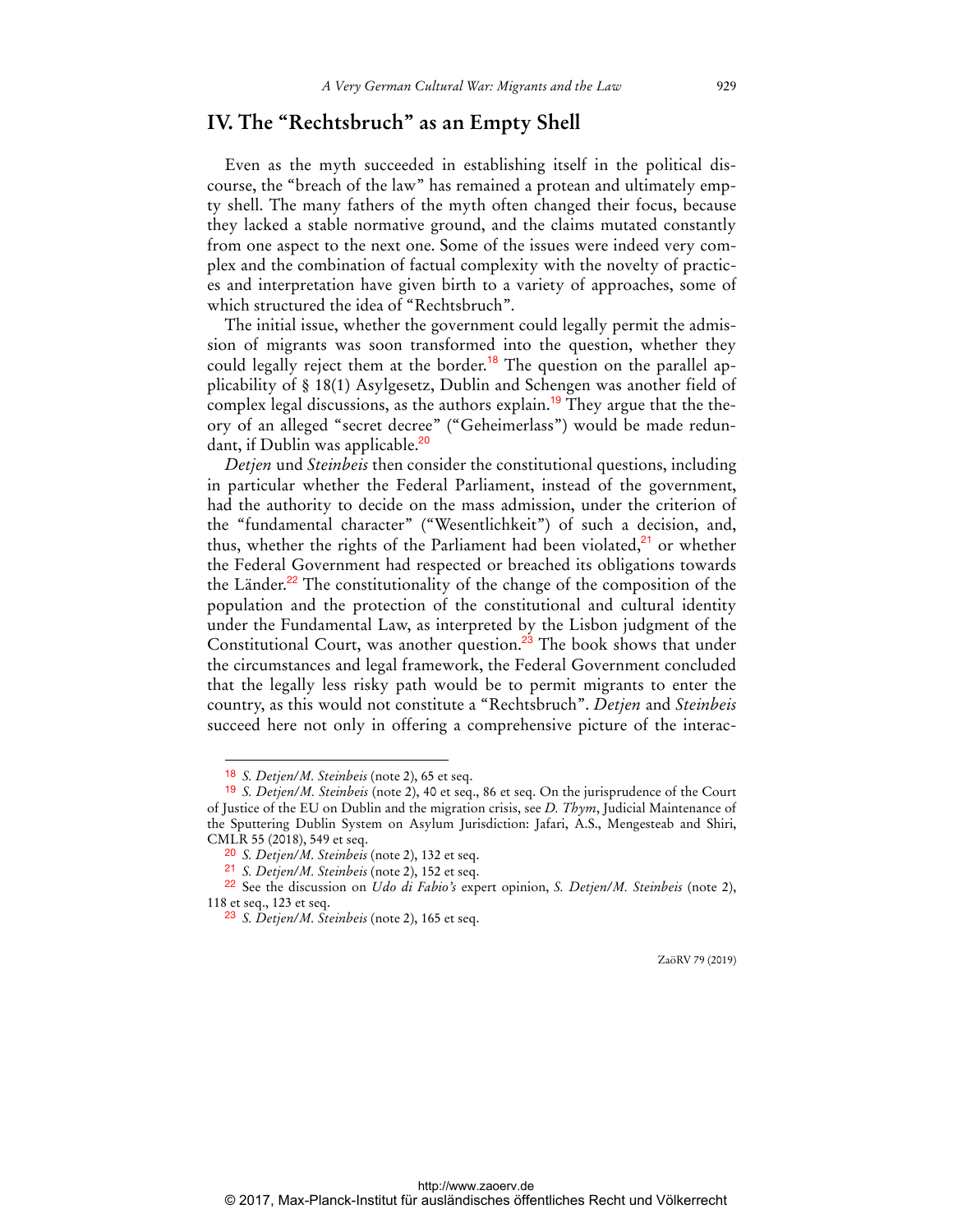tions within the government departments, but structured the chapters of the book in a way that also conveys the sense of pressure and urgency that characterized the course of events.

There is still a final task for this article: to disassociate the above misleading and even "wrong" discourse from the real problems generated by the mass inflow of 2015, and to place the myth in the context of "virtual realities", fake news and narratives created with a hitherto unbeknown speed, as consequence of the 24h news-cycle and reporting, social media communications and emotionalization of public debates.

# **V. Post-Modern Confusions or Fake News?**

The book offers a panoramic reconstruction of the "Rechtsbruch" myth and its impact upon the legal and political systems. As they make it very clear, *Detjen* and *Steinbeis* do not intend to engage systematically with the migration law and policy of the years 2015-2016, but only to describe the generation of a myth that triggered a cultural war.

The book, however, offers a welcome opportunity to engage in critical reflections on the policy itself. The legality of the government's course of action is not as such an evidence on whether the policy was appropriate or not, considering in particular the action or inaction of the authorities in the time leading to the crisis. The admission of about 890,000 migrants to the country<sup>24</sup> was practically a unilateral decision by the Federal Government, even though it was taken following a last-moment request by Austria,<sup>25</sup> and was instrumental in creating a rift in Germany and in Europe that has not yet been overcome.

At this point, a further clarification is in order. The question of "Rechtsbruch" and mass migration should not be confounded epistemologically with the problems associated with the parallel society ("Parallelgesellschaft"). The latter concept focuses on social and power structures, organizations, behavioral patterns, organized crime and radicalization in migrant communities defying integration<sup>26</sup> and potentially resisting the rule of law,<sup>27</sup>

ZaöRV 79 (2019)

<sup>24</sup> *S. Detjen/M. Steinbeis* (note 2), 159.

<sup>25</sup> *S. Detjen/M. Steinbeis* (note 2), 61 et seq.

<sup>26</sup> See briefly *B. Herzog-Punzenberger*, Parallelgesellschaft, in: F. Kreff/E.-M. Knoll/A. Gingrich (eds.), Lexikon der Globalisierung, 2011, 326. See recently *S. Schröter*, Politischer Islam – Stresstest für Deutschland, 2019; *R. Ghadban*, Arabische Clans – Die unterschätzte Gefahr, 2018.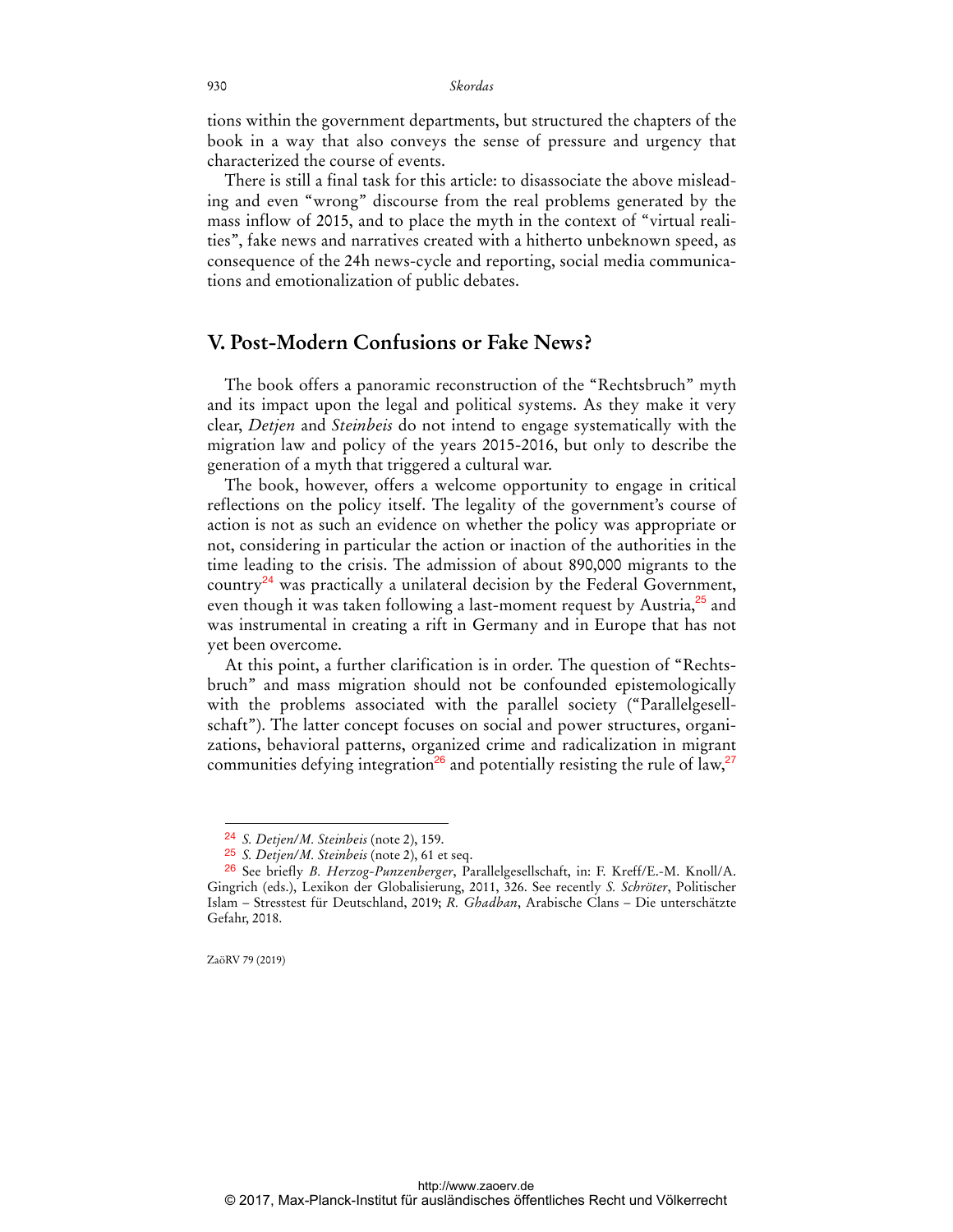whilst the former is about the admission of immigrants and refugees and the relevant policies and legal framework. There are obvious interlinkages between the two sets of issues, because the parallel society may offer an attractive social space for some migrant groups, and the problems emerging in one area may occasionally play a role in policy planning for the other, such as organized crime and radicalization. However, in principle, migration and parallel society raise challenges of different orders, but this discussion would go beyond the scope of the present article.

The mass admission of migrants became necessary in 2015 in the absence of pre-emptive action and sufficient preparations in the months and years before the crisis reached its peak. The rapid development of migratory flows in 2014 and in the first half of 2015 had alarmed the EU Commission<sup>28</sup> and the Union adopted the Agenda on Migration in May 2015, together with the establishment of the naval operation EU Naval Force Mediterranean (EUNAVFOR Med, later added: Operation Sophia) in the Southern Central Mediterranean.<sup>29</sup> Despite these measures, the coordination of the action by the Member States and the administrative response were slow and, at that stage, no meaningful preparations for the Eastern Mediterranean and the Aegean Sea had been made.<sup>30</sup>

This was a serious omission by the Union, as the then Greek Secretary of Defense, leader of the populist party "Independent Greeks" (ANEL), had threatened at the beginning of March 2015, at the time of the negotiations with the Troika on the Greek austerity measures, to facilitate the movement of migrants and even jihadists towards Central Europe.<sup>31</sup> Whether this threat was meant seriously or not, is another matter, but it can be reasonably assumed that the message was received by the smugglers and by Turkey. As the mass movements developed rapidly from August 2015 onwards via the Western Balkans route, the range of possible responses by the German government became increasingly narrower. After all, the decision not to close the border and to let things take their course was the combination

 $\overline{a}$ 

<sup>27</sup> Landeskriminalamt (LKA) Nordrhein-Westfalen, Clankriminalität – Lagebild NRW 2018, in: <https://polizei.nrw>. See also Bundeskriminalamt (BKA), Bundeslagebild Organisierte Kriminalität 2018, 24.9.2019, in: <www.bka.de>.

<sup>&</sup>lt;sup>28</sup> See Proposal for a Council Decision Establishing Provisional Measures in the Area of International Protection for the Benefit of Italy and Greece, COM(2015) 286 final, 27.5.2015.

<sup>29</sup> COM(2015) 240 final, 13.5.2015; Council Decision (CFSP) 2015/778 of 18.5.2015 on a European Union Military Operation in the Southern Central Mediterranean (EUNAVFOR MED), OJ L 122/31.

<sup>30</sup> NATO got involved in the management of movements only on 25.2.2016, see the Statement of the Secretary-General *J. Stoltenberg*, in: <www.nato.int>.

<sup>31</sup> *B. Waterfield*, Greece's Defence Minister Threatens to Send Migrants Including Jihadists to Western Europe, The Telegraph, 9.3.2015, in: <www.telegraph.co.uk>.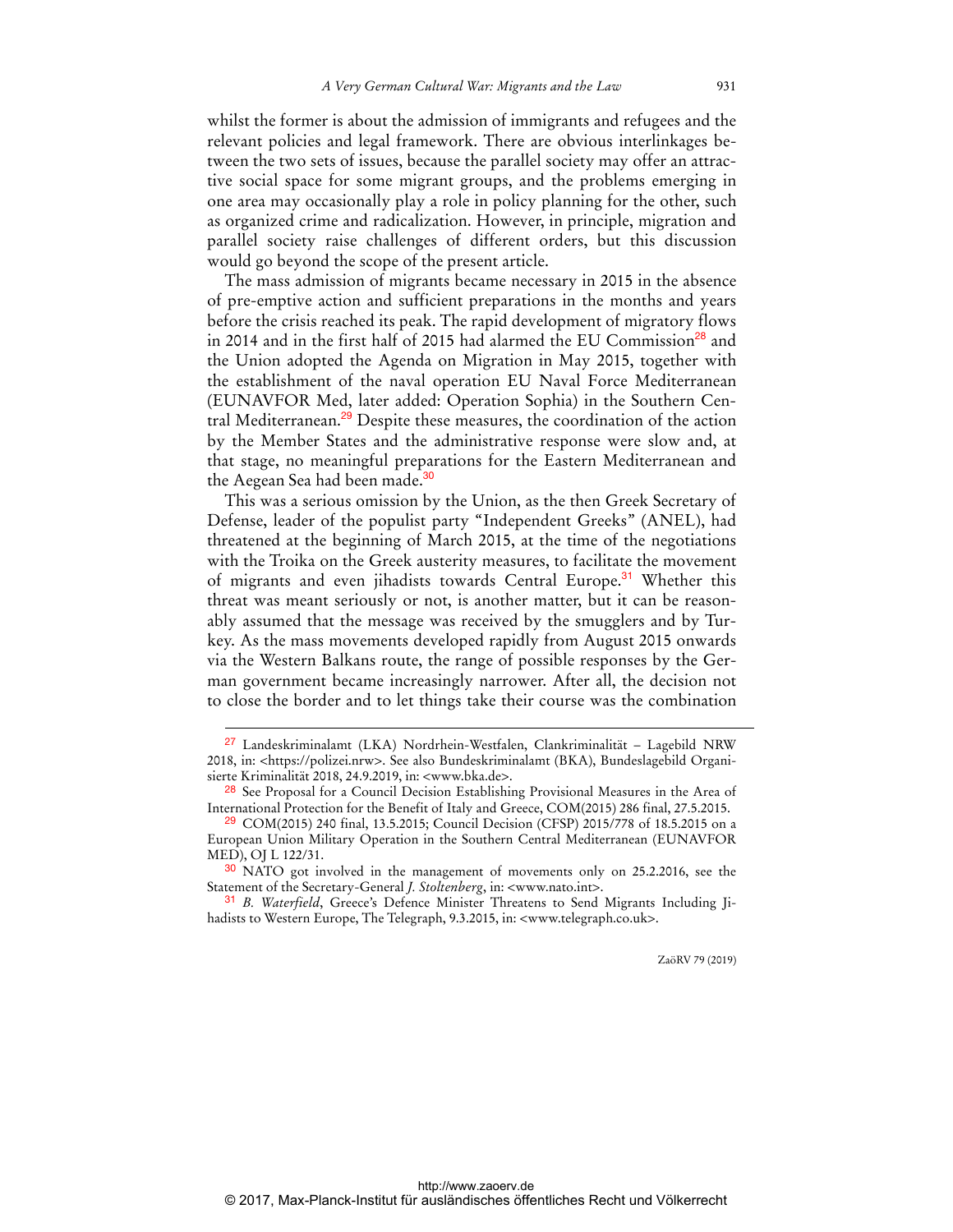of administrative inertia and political inaction that made the mass admission to be the only reasonable and possible solution at the moment of the culmination of the crisis.

The government did not act illegally on 4.9.2015, but bears a part of the responsibility for omissions and actions before this decision became unavoidable. Obviously, it would be an oversimplification to attribute the crisis to single causes without considering the larger geopolitical frame, such as the intervention in Libya, the war in Syria, the collapse of the Middle East and North Africa (MENA) region as the result of the post-2011 insurgencies and revolutions, and, obviously, the destruction caused to the region by terrorism. Notwithstanding this context, governmental inaction or decisions taken by subordinate or secondary administrative and social actors offered a strong "push" to the development of the crisis. For instance, the infamous tweet by the Federal Office for Migration and Refugees (BAMF – Bundesamt für Migration und Flüchtlinge) of 25.8.2015 on the status of Syrian citizens entering Germany<sup>32</sup> and the alleged dissemination of the BAMF's policies to the refugee camps by German non-governmental organizations  $(NGOs)^{33}$  were contributing factors that accelerated an already ongoing process, at least to some extent.

A decision with long-term consequences such as the one taken by the German Chancellor in September 2015 cannot be oversimplified as "good or bad", "positive or negative". From the standpoint of the internal European governance, the non-closure of the German borders affected the cohesion of the Union both negatively and positively. This decision generated a "great schism" on migration policy and laid bare the cultural split between East and West, but, at the same time, it prevented Greece's administrative and economic collapse.<sup>34</sup> The mass influx was actually triggered at the most critical juncture for the Greek economy, less than two months after the agreement of 12.7.2015 that put in place a system for the rescue of the country's financial system.<sup>35</sup>

Germany's diplomatic efforts to involve Turkey in the management of the flows came into fruition in March 2016.<sup>36</sup> Nevertheless, in terms of international relations, the handling of the crisis was a symptom of the weak-

ZaöRV 79 (2019)

<sup>32</sup> <https://twitter.com/bamf\_dialog/status/636138495468285952?lang=de>, last access 18.11.2019.

<sup>33</sup> *H. W. Sinn*, Merkel hätte sich bedeckter halten müssen, Interview, Der Spiegel, 10.11.2015, in: <https://www.spiegel.de/wirtschaft/soziales/hans-werner-sinn-zur-fluechtlings krise-kritik-an-merkel-a-1061993.html>, last access 18.11.2019

<sup>34</sup> On the Greek dimension of the migration issue, see *S. Detjen/M. Steinbeis* (note 2), 51.

<sup>35</sup> See Euro-Summit Statement SN 4070/15 of 12.7.2015.

<sup>36</sup> *S. Detjen/M. Steinbeis* (note 2), 87, 144, 152.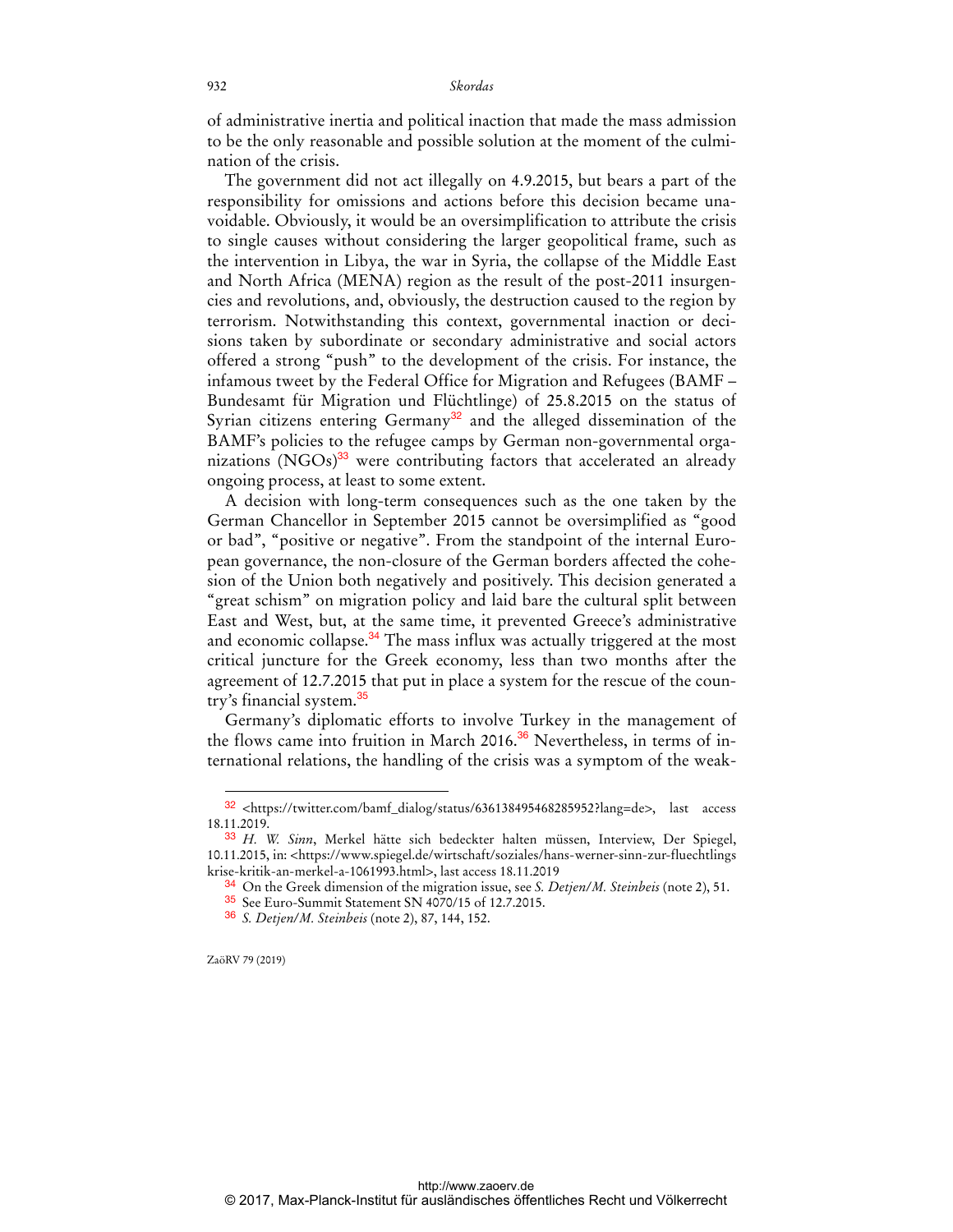ened geopolitical stature of the EU. The Union had to outsource the protection of its external borders to Turkey in order to keep the Western Balkans route closed and prevent future migratory movements. Moreover, the collapse of the Libyan State as the result of the 2011 intervention created an open space, enabling the mass influx via the Southern Central Mediterranean towards Italy and Malta.<sup>37</sup>

The final issue is whether, in view of the circumstances, the "Rechtsbruch" myth has been part of a right-wing conspiracy with the purpose to destabilize the country, and whether Germany faced in 2015-2016 an early variety of fake news strategies. *Prima facie* it would be possible to find some similarities based on the untruthfulness of the myth. However, there are three reasons why there is no conspiracy and no fake news. First, a "conspiracy" requires the existence of coordinated action, but there is no evidence in the book that the various conservative groups that were critical to the migration policies in legal circles, mass media, political centers or administrative units were acting in unison. There were personal connections and networks of like-minded individuals all over the place, but no "center" existed. Different scenarios and approaches converged to the same point, because they originated from a deeply conservative, old-fashioned, or even reactionary way of thinking.

Second, there were no fake "news". The facts were known, and there was no significant dispute on the extent of the inflows, which ultimately proved to be slightly smaller than initially assessed.<sup>38</sup> The only fact that remained in the dark was related to the alleged returns of 1132 individuals to Austria during the G7 Summit in Elmau and the meaning of such a "precedent". This is why *Detjen* and *Steinbeis* talk about a "gray area" with regard to the application of the Dublin rules in this occasion.<sup>3</sup>

Third, and most importantly, the main controversy was about the interpretation of the events. Some of the criticisms addressed to the government had been formulated in good faith and were the product of the complexity of the issues under consideration. This complexity could quickly shrink and mutate into an easily digested political myth for a number of reasons. The political myth unburdens people in angst from the need to engage in a labyrinthine search for the alleged "truth". Politico-intellectual activists operating at the intersection between structural complexity and individual desires

 $\overline{a}$ 

<sup>37</sup> *A. Skordas*, The European Union as Post-National Realist Power, in: S. Blockmans/P. Koutrakos (eds.), Research Handbook on the EU's Common Foreign and Security Policy, 2018, 394 et seq. (408 et seq.).

<sup>38</sup> *J. Staib*, De Maizière rechnet ab, 30.9.2016, FAZ, in: <www.faz.net>.

<sup>39</sup> *S. Detjen/M. Steinbeis* (note 2), 75 et seq.